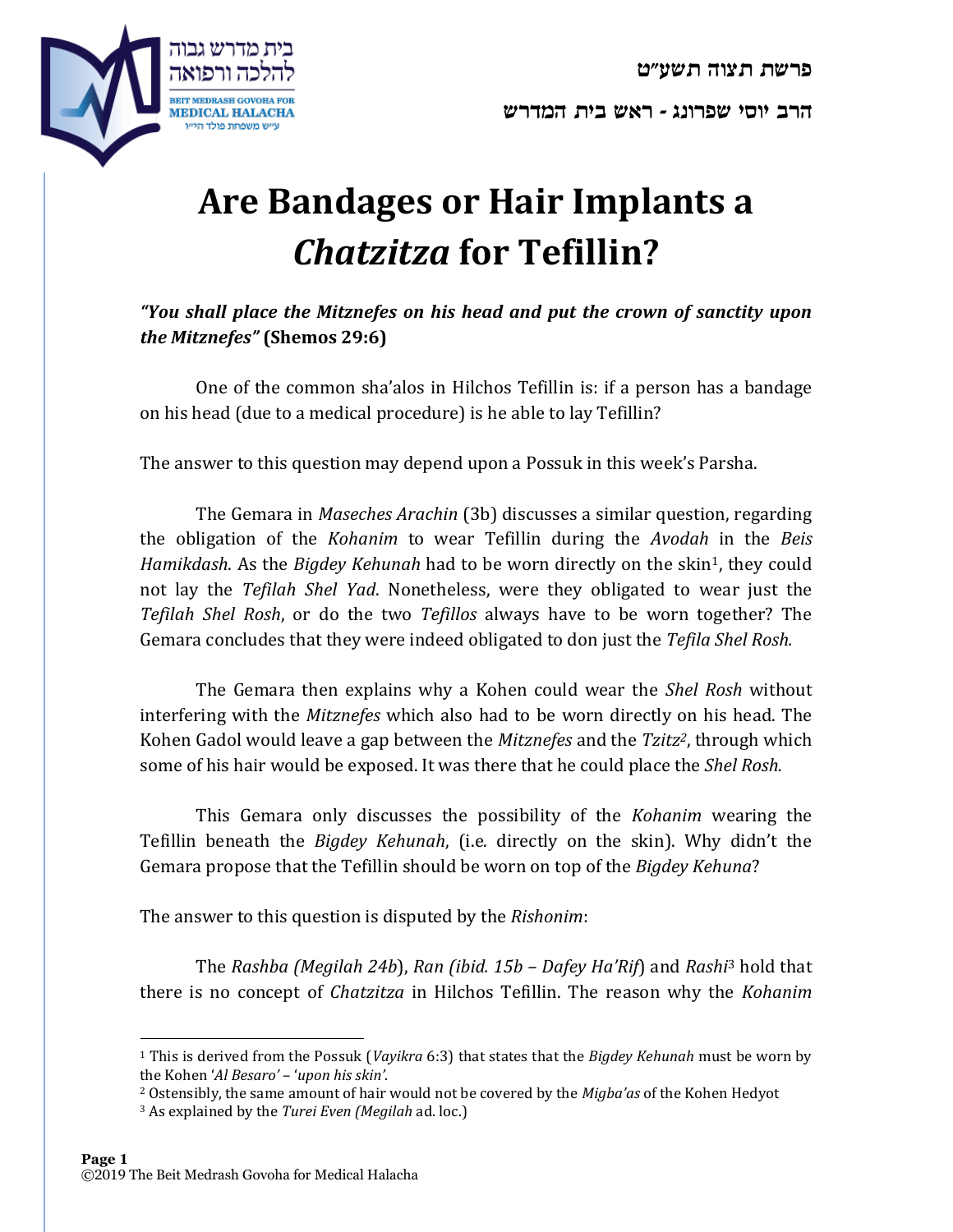**פרשת תצוה תשע"ט**



#### **הרב יוסי שפרונג - ראש בית המדרש**

could not place their Tefillin on top of the *Bigdey Kehunah* is because the Possuk says that the Tefillin shall be '*Lecha L'Os Al Yadecha*' – '*a sign for you upon your arm*'. This implies that Tefillin are to act as a sign purely for the one who is wearing them (*"lecha v'lo l'acherim"*). For this reason,<sup>4</sup> they must sit directly upon his skin<sup>5</sup>. The *Rosh* (*Shu*"*t* 3:4) disagrees. In his view there is a concept of *Chatzitza* in Hilchos Tefilin and it applies both to the *Shel Yad* and to the *Shel Rosh*. The source for this is none other than the Gemara quoted above. Since the Gemara never entertained the notion of laying the Tefillin on top of the *Bigdey Kehunah*, it must have understood that the *Bigdey Kehunah* would constitute a *Chatzitza.*

Where does it say in the Torah that one may not have a *Chatzitza* beneath the Tefillin? The *Rosh* contends that it is derived from the words '*Al Yadecha' <sup>6</sup>.* These words imply that the *Shel Yad* must sit directly upon the arm with nothing interposed between them. The same can be said of the words '*Bein Einecha'* that are written regarding the *Shel Rosh*

According to the *Rashba* and *Ran* who hold that there is no concept of *Chatzitza* in Hilchos Tefillin, why did the Gemara say that the Kohen Gadol would wear his *Shel Rosh* in the gap between the *Mitznefes* and the *Tzitz*? The *Shel Yad* could not be worn on top of his shirt because of the requirement of '*Lecha L'Oss Al Yadecha'.* This restriction would not apply to the *Shel Rosh*. Why then could the Kohen not wear it on top of his *Mitznefes*?

The *Rashba* and *Ran* each suggest an answer to this question.

The *Rashba (Shu"t 3:282*) answers that the reason that the *Shel Rosh* could not be placed on the *Mitznefes* was because the *Mitznefes* itself was a *Cheftza shel Mitzvah* (a Mitzvah article). When a *Cheftza shel Mitzvah* lies between the Tefillin and the body, it is a *Chatzitza* because '*one Mitzvah is considered a Chatzitza before another'*. Placing the Tefillin on top of an ordinary hat, though, would be permitted.

<sup>4</sup> This reasoning only applies to the *Tefillah Shel Yad* where the words '*Lecha Al Yadcha'* appear.

<sup>5</sup> This is also the reason why the *Mishnah* in *Megilah* condemns the practice of covering one's Tefillin in a layer of gold. Since they must be an *Oss* for the one who wears them and not for others, they may not be covered with another material of any sort.

<sup>6</sup> This is a similar *Drashah* to that made by the Gemara regarding the *Bigdey Kehunah* – see footnote 1.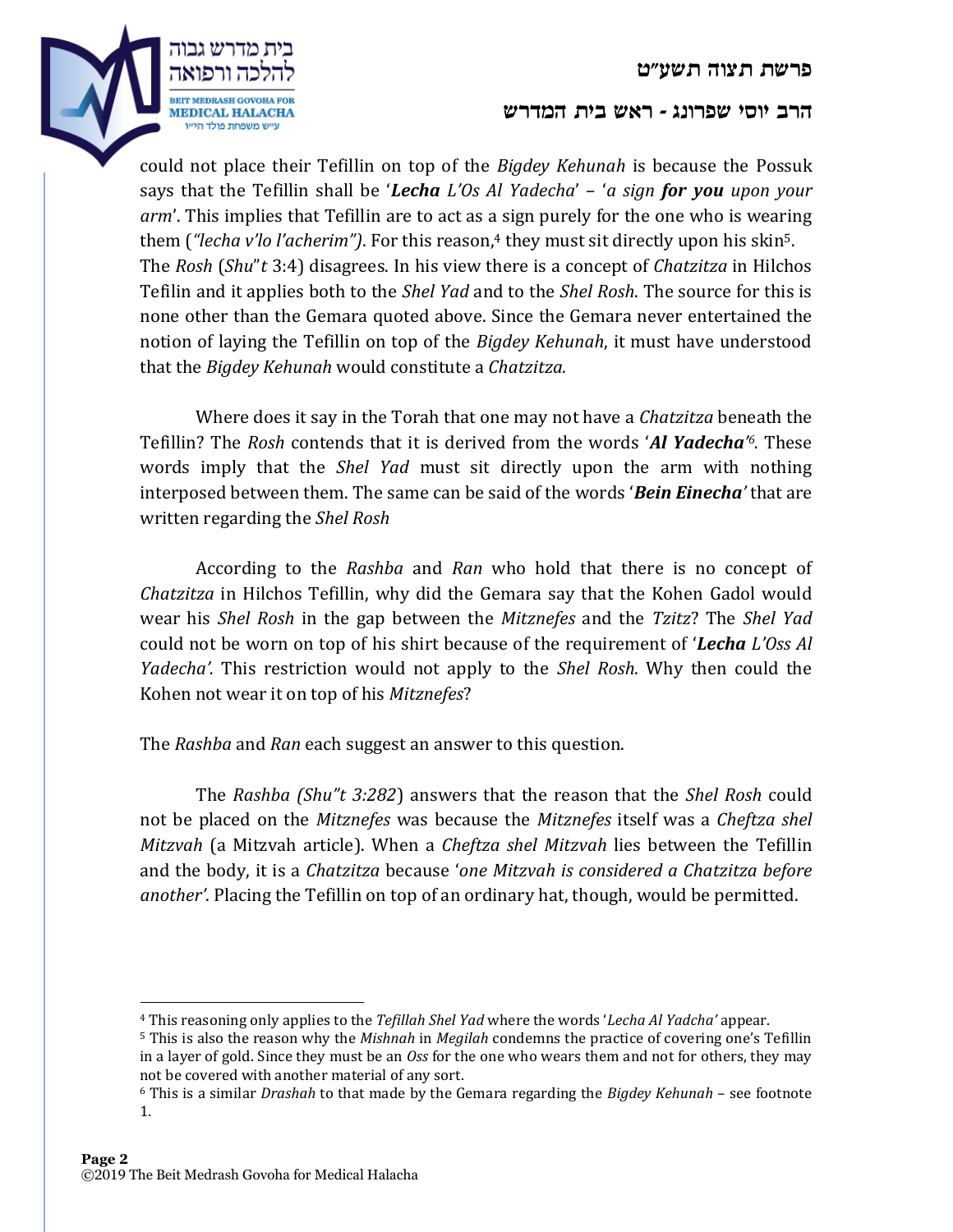

### **הרב יוסי שפרונג - ראש בית המדרש**

The Ran answers that the reason for not placing the Tefillin on top of the *Mitznefes* is that one may not wear anything *on top* of the *Bigdey Kehuna*h. This applies even when performing a Mitzvah such as donning Tefillin.

The *Shulchan Aruch (O.C. 27:7-8*) rules that the Halacha is in accordance with the *Rosh*. One therefore may not have any *Chatzitza* between the Tefillin and his body. If one's head is bandaged and a *Chatzitza* is unavoidable, one should place the *Shel Rosh* on top of the bandage<sup>7</sup> but not<sup>8</sup> make a *Brachah* on it9.

If a man wears a toupee, how should he lay Tefillin?<sup>10</sup> Rav Moshe Feinstein zt"l (*Igros Moshe*, O.C. 4:40:18) ruled that whilst in Shul such a person should don his *Shel Rosh* without a *Brachah* but when he returns home, he should remove the toupee and put on his Tefillin again, this time with a Brachah on the Shel Rosh.

Rav Shlomo Zalman Auerbach zt"l (see *Halichos Shlomo, Hilchos Tefilah*, p42 in footnote) advised that he do the opposite. Before leaving for Shul he should put on his Tefillin with a *Brachah* and say *Krias Shema*. He should put them on again in Shul but without a *Brachah*.

Considering the opinions of the *Rishonim* quoted above, Rav Shlomo Zalman's ruling appears to be the most logical. According to the *Rashba* and the *Ran,* if one places the *Shel Rosh* on top of a toupee, he would fulfill his obligation. If one would follow Rav Moshe's opinion, according to those *Rishonim* he would have already fulfilled the Mitzvah while in Shul, without having made a *Brachah*. It is surely preferable to lay Tefillin at home (sans toupee) with a *Brachah* before going to Shul.

If a person had hair implants in the area of his head where he usually lays his *Shel Rosh*, does this constitute a *Chatzitza*? 11

<sup>7</sup> As according to the *Rashba* and the *Ran* one would fulfill one's obligation in this instance.

<sup>8</sup> If the bandages merely interfere between the straps of the *Shel Rosh* and one's head, one may recite a *Brachah*

<sup>9</sup> *Sefardim* who generally do not make a separate *Brachah* on the *Shel Rosh* would conduct themselves as they always do

<sup>&</sup>lt;sup>10</sup> If he doesn't wish to remove it for Davening due to embarrassment

<sup>&</sup>lt;sup>11</sup> During the first few days following a hair implant procedure, bandages cover the affected area of the head. It is therefore not possible to make a Brachah on the *Tefilah Shel Rosh* as outlined above. The *Nishmas Avraham* cites Rav Yehoshua Neuwirth zt"l who advised that a person who wishes to undergo this procedure should time it for Erev Sukkos or Pessach. That way he will have a clear week in which, according to many customs (and as is prevalent in Eretz Yisrael), he will not be laying Tefillin regardless. If he lives in a place where the Minhag is to lay Tefillin on Chol Hamoed (as is the case in much of *Chutz Laaretz*), he should only put on his *Shel Yad*. People will see that his bandages